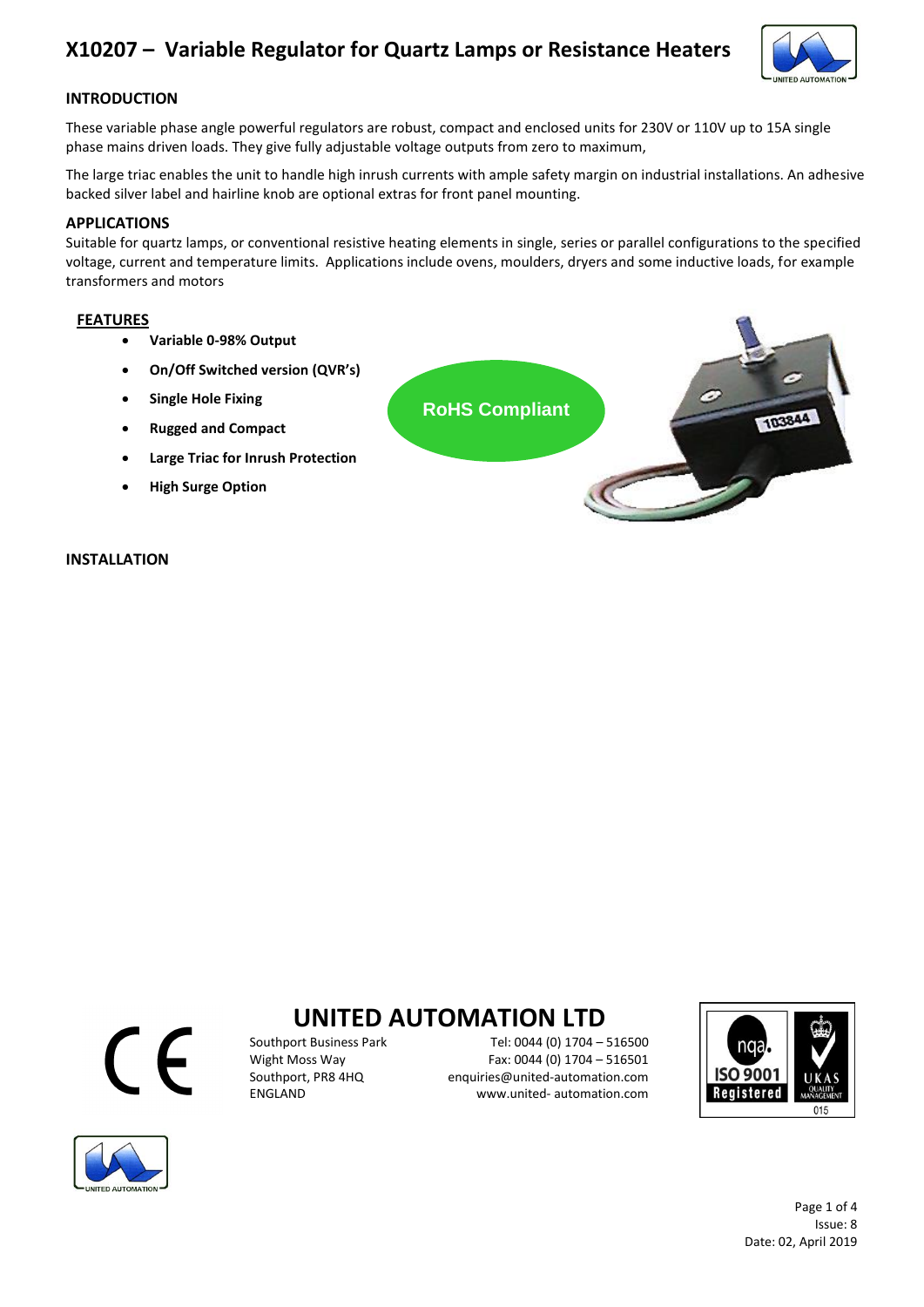

#### **DIMENSIONS AND CONNECTIONS**



| <b>UAL CODE</b> | <b>DESCRIPTION</b> |              | I/P WIRE COLOURS O/P |
|-----------------|--------------------|--------------|----------------------|
| A12201          | QVR-240/STD        | <b>BROWN</b> | RED                  |
| A12204          | <b>QVR-240/HS</b>  | <b>BROWN</b> | ORANGE               |
| A12209          | QVR-240/110        | <b>BROWN</b> | WHITE                |
| A12112          | QVR-110/110        | <b>BROWN</b> | <b>YELLOW</b>        |
| A12115          | QVR-110/110HS      | YELLOW       | ORANGE               |
| <b>UAL CODE</b> | <b>DESCRIPTION</b> | 17 P         | WIRE COLOURS O / P   |
| A13202          | QVR/S-240/STD      | <b>BROWN</b> | RED                  |
| A13205          | QVR/S-240/HS       | BROWN        | <b>ORANGE</b>        |
| A13210          | QVR/S-240/110      | <b>BROWN</b> | <b>WHITE</b>         |
| A13113          | QVR/S-110/110      | BROWN        | <b>YELLOW</b>        |
| A13116          | QVR/S-110/110/HS   | YELLOW       | <b>ORANGE</b>        |
|                 |                    |              |                      |

**MAIN OPTIONS** 

#### **LEAD LENGTH NOMIALLY 420mm EARTH LEAD GREEN/ YELLOW**

**WARNING** 

LIVE TERMINALS - SWITCH OFF SUPPLY BEFORE COMMENCING ANY SERVICE WORK<br>NOTE FOR HEATSINK PANEL MOUNTING:<br>A 10mm HOLE IS REQUIRED TO ACCEPT MOUNTING BUSH<br>USE HEATSINK COMPOUND FOR EFFECTIVE THERMAL COUPLING



## **UNITED AUTOMATION LTD**<br>Fel: 0044 (0) 1704 -

Southport Business Park Tel: 0044 (0) 1704 – 516500<br>Wight Moss Way Fax: 0044 (0) 1704 – 516501 Wight Moss Way Fax: 0044 (0) 1704 – 516501<br>Southport, PR8 4HQ enquiries@united-automation.com enquiries@united-automation.com ENGLAND www.united- automation.com



Page 2 of 4 Issue: 8 Date: 02, April 2019

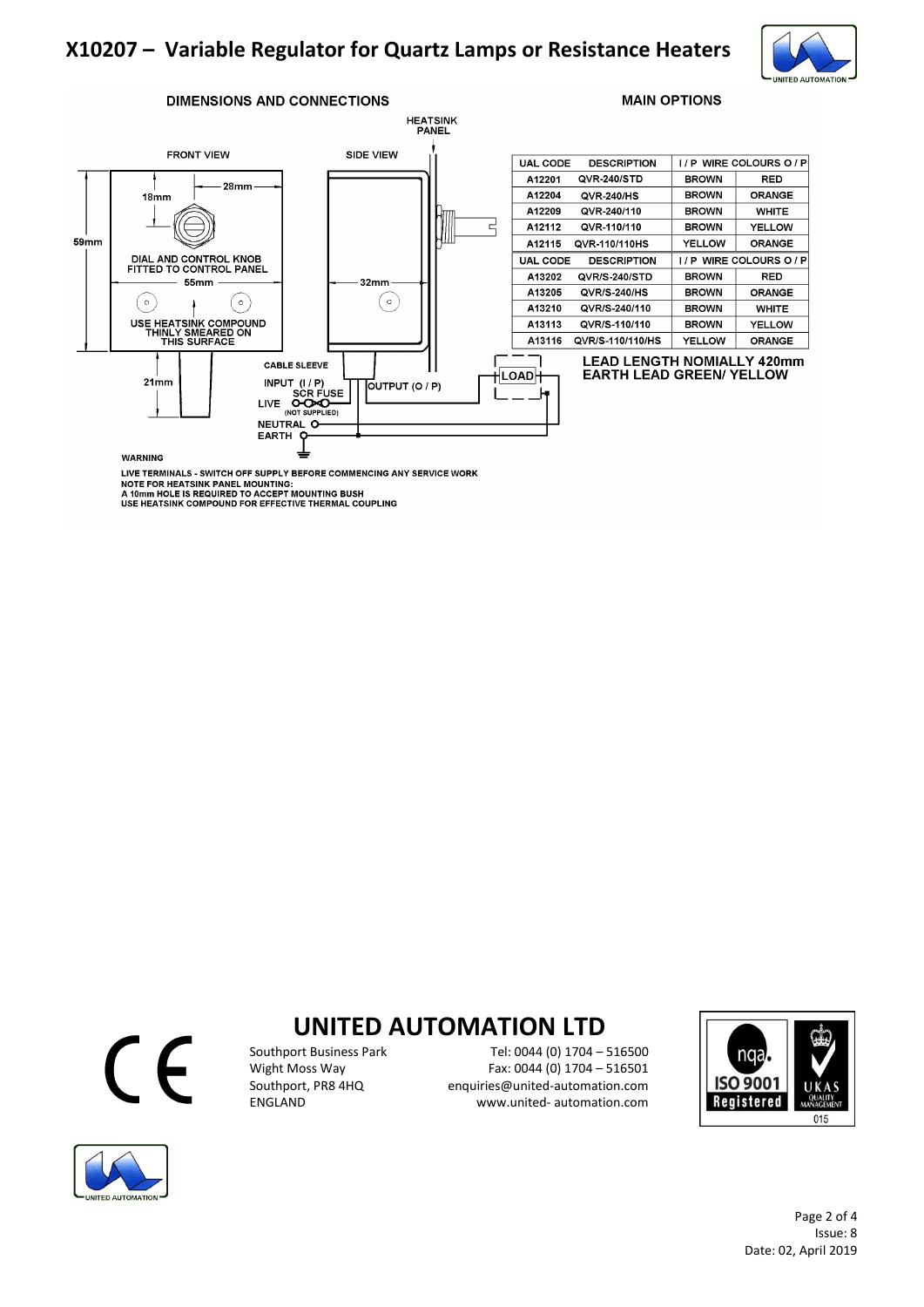

**INSTALLATION Cont.** Stainless Steel typically 15 times less thermally conductive and mild Steel is typically 5 times less thermally conductive.<br>
KU (2480 RMS) AT 40°C AMBIENT 1



#### **SPECIFICATIONS**

| Maximum rms on-state current                                            | 15A                |
|-------------------------------------------------------------------------|--------------------|
| Minimum Operating Current                                               | 200 <sub>m</sub> A |
| Triac limiting rms on state current                                     | 25A                |
| Peak one cycle surge @ 10mS                                             | 250A               |
| Peak one cycle surge HS model @ 10mS                                    | 300A               |
| $l2$ t for fusing                                                       | 112 $A^2$ s        |
| Isolation voltage                                                       | 2500V rms          |
| Maximum recommended unit temperature                                    | $70^{\circ}$ C     |
| Maximum cable temperature                                               | $105\textdegree C$ |
| Maximum recommended unit load at 20°C ambient, (without extra heatsink) | 10A                |
| Maximum recommended unit load at 40°C ambient, (without extra heatsink) | 5A                 |
| Mains supply $+/-10\%$ @ 50/60Hz                                        | 110 or 230V ac     |

### **FUSING**

It is recommended to use semiconductor (fast acting) type fuses or circuit breakers (Semiconductor - MCB) for unit protection. On initial switch on some loads may need an increased Factor of Safety (F of S) for unit and/or device protection. See SRA datasheet for information.

### **CE MARKING**

This product family carries a "CE marking". These phase angle type controllers require a suitable remote filter. For information see recommendation section and contact our sales desk. (See the Declaration of Conformity).

### **RECOMMENDATIONS**

Other documents available on request, which may be appropriate for your application:-

| <b>CODE</b> | <b>IDENTITY</b> | <b>DESCRIPTION</b>                                                                                                                                                    |
|-------------|-----------------|-----------------------------------------------------------------------------------------------------------------------------------------------------------------------|
| X10229      | <b>RFI</b>      | Filter recommendations: Addressing the EMC Directive                                                                                                                  |
| X10213      | <b>ITA</b>      | Interaction: Uses for phase angle and for burst fire control.                                                                                                         |
| X10255      | <b>SRA</b>      | Safety requirements: Addressing the Low Voltage Directive (LVD) including, Thermal<br>data/cooling, Live parts warning, Earth requirements and fusing recommendations |
| X10378      | ILR             | Inductive loads remedy sheet for use with Phase angle controllers                                                                                                     |
| P01.1       | COS.            | UAL Conditions of sale.                                                                                                                                               |

**NOTE:** It is recommended that installation and maintenance of this equipment should be done with reference to the current edition of the I.E.T. (formally I.E.E.) regulations (BS7671) by suitably qualified/trained personnel. The regulations contain important requirements regarding installation and safety of electrical equipment. Specific installers should refer to local and national regulations.



## **UNITED AUTOMATION LTD**

Southport Business Park Tel: 0044 (0) 1704 – 516500 Wight Moss Way Fax: 0044 (0) 1704 – 516501 Southport, PR8 4HQ enquiries@united-automation.com ENGLAND www.united- automation.com





Page 3 of 4 Issue: 8 Date: 02, April 2019